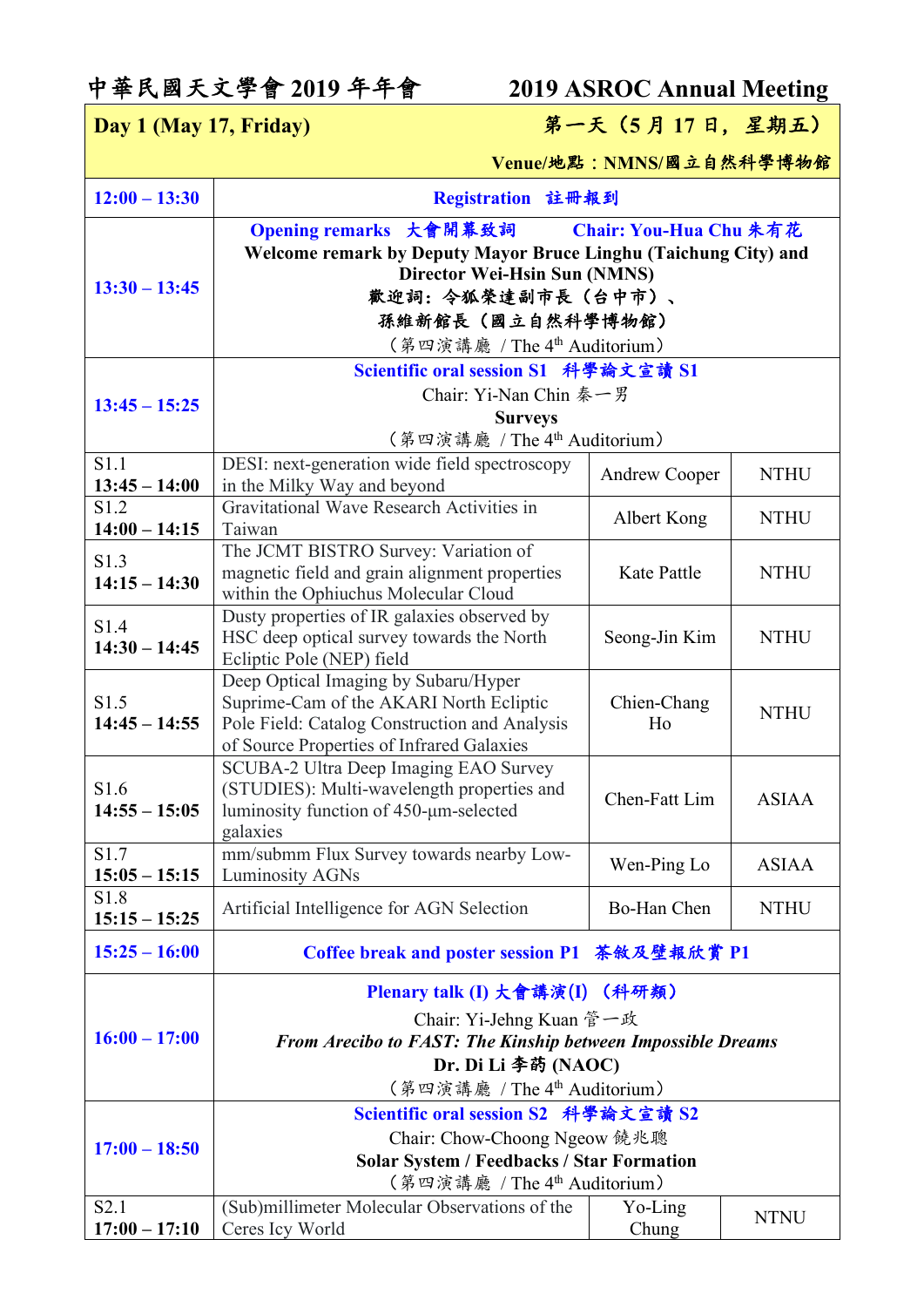| S2.2<br>$17:10 - 17:20$              | Long-term Hydrodynamic Simulations on the<br>Planetesimals in MMRs                               | He-Feng Hsieh        | <b>NTHU</b>  |
|--------------------------------------|--------------------------------------------------------------------------------------------------|----------------------|--------------|
| S2.3<br>$17:20 - 17:30$              | Early Impacts of the First Stars                                                                 | Tzu-Hsiang<br>Chao   | <b>ASIAA</b> |
| S2.4<br>$17:30 - 17:40$              | Pop III Supernova Feedback on The Formation<br>of The First Galaxies                             | Li-Hsin Chen         | <b>ASIAA</b> |
| S2.5<br>$17:40 - 17:50$              | AGN and TDE feedback in galaxy evolution                                                         | Bing-Chiao He        | <b>NTU</b>   |
| S <sub>2.6</sub><br>$17:50 - 18:00$  | Cosmic reionization history from the Gunn-<br>Peterson troughs of 64 lower luminosity<br>quasars | Ting-Yi Lu           | <b>NTHU</b>  |
| S <sub>2.7</sub><br>$18:00 - 18:10$  | Stellar Evolution of Pop III and EMP Binaries                                                    | Sung-Han Tsai        | <b>NCU</b>   |
| S <sub>2.8</sub><br>$18:10 - 18:25$  | Chemical and Kinetic Feedback of Pop III<br>Supernovae                                           | Ke-Jung Chen         | <b>ASIAA</b> |
| S <sub>2.9</sub><br>$18:25 - 18:40$  | A young galaxy cluster in the old universe                                                       | Tetsuya<br>Hashimoto | <b>NTHU</b>  |
| S <sub>2.10</sub><br>$18:40 - 18:50$ | Evolution of the magnetic field strength within<br>the IC5146 filamentary cloud                  | Jia-Wei Wang         | <b>NTHU</b>  |
| $18:50 - 20:30$                      | <b>Welcome reception and poster session P2</b>                                                   | 歡迎茶會及壁報欣賞 P2         |              |
| $19:30 - 20:30$                      | <b>Discussion on National Observatory</b><br>科學第一教室                                              | 國家天文台討論會             |              |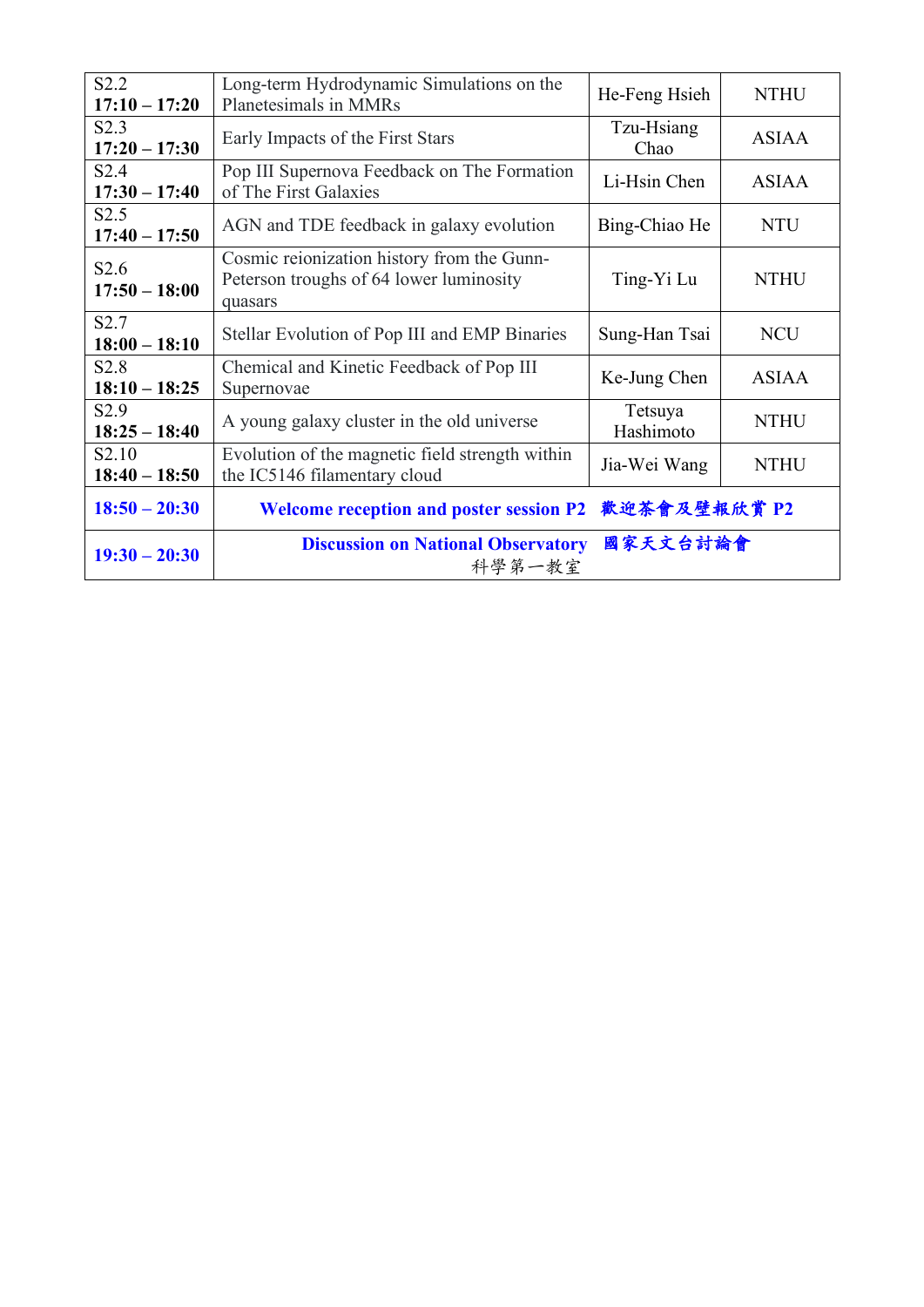| 第二天 (5月18日,星期六)<br>Day 2 (May 18, Saturday) |                                                                                 |                          |              |
|---------------------------------------------|---------------------------------------------------------------------------------|--------------------------|--------------|
|                                             |                                                                                 | Venue/地點: NMNS/國立自然科學博物館 |              |
|                                             | Scientific oral session S3 科學論文宣讀 S3                                            |                          |              |
| $08:30 - 10:30$                             | Chair: Chorng-Yuan Hwang 黄崇源                                                    |                          |              |
|                                             | Extragalactic/Galaxy/Star                                                       |                          |              |
|                                             | (第四演講廳 / The 4 <sup>th</sup> Auditorium)                                        |                          |              |
| S3.1                                        | An extinction-free AGN census by 23 space-                                      | Ting-Wen                 | <b>NTHU</b>  |
| $08:30 - 08:40$<br>S3.2                     | based infrared band SED fitting<br>A study on ultraluminous X-ray sources under | Wang<br>Hui-Hsuan        |              |
| $08:40 - 08:50$                             | the influence of their host interacting galaxies                                | Chung                    | <b>NTHU</b>  |
| S3.3                                        | Peculiar outbursts of an ultra luminous source                                  |                          |              |
| $08:50 - 09:05$                             | likely signs of an aperiodic disc-wind                                          | Holger Stiele            | <b>NTHU</b>  |
| S3.4                                        | Modeling the evolution of PAH abundance in                                      |                          |              |
| $09:05 - 09:15$                             | galaxies                                                                        | Shiau-Jie Rau            | <b>NTHU</b>  |
| S3.5                                        | Radiation-pressure-driven dust transport to                                     | Hiroyuki                 | <b>ASIAA</b> |
| $09:15 - 09:30$                             | galaxy halos at high redshift                                                   | Hirashita                |              |
| S3.6<br>$09:30 - 09:45$                     | Spatial Evolution of Star formation Triggered<br>by Galaxy Interactions         | Hsi-An Pan               | <b>ASIAA</b> |
| S3.7                                        | <b>GRMHD Simulation of Binary Neutron Star</b>                                  | Chia-Hui Lin             | <b>NTU</b>   |
| $09:45 - 09:55$                             | Merger and the Mixing of Kilonova Ejecta                                        |                          |              |
| S3.8                                        | Discovery of Tidal Tails in Disrupting Open                                     | Shih-Yun                 |              |
| $09:55 - 10:05$                             | Clusters: Coma Berenices and a Neighbor                                         | Tang                     | <b>NCU</b>   |
| S3.9                                        | <b>Stellar Group</b>                                                            |                          |              |
| $10:05 - 10:15$                             | High Frequency Radio Emission of Magnetars                                      | Che-Yen Chu              | <b>NTHU</b>  |
| S3.10                                       | Multimessenger signals from core-collapse                                       | Kuo-Chuan                |              |
| $10:15 - 10:30$                             | supernovae                                                                      | Pan                      | <b>NTHU</b>  |
| $10:30 - 11:00$                             | Coffee break, group photo and poster session P3<br>茶敘、與會來賓團體照及壁報欣賞 P3           |                          |              |
|                                             | Plenary talk (II) 大會講演(II)                                                      | (科研類)                    |              |
|                                             | Chair: Wei-Ling Tseng 曾瑋玲                                                       |                          |              |
| $11:00 - 12:00$                             | Hayabusa2 and JAXA's small body exploration program                             |                          |              |
|                                             | Prof. Masaki Fujimoto 藤本正樹 (JAXA)                                               |                          |              |
|                                             | (第四演講廳 / The 4 <sup>th</sup> Auditorium)                                        |                          |              |
|                                             | 小行星發佈典禮                                                                         |                          |              |
| $12:00 - 12:30$                             | Chair: Chorng-Yuan Hwang 黃崇源                                                    |                          |              |
|                                             | (第四演講廳 / The 4 <sup>th</sup> Auditorium)                                        |                          |              |
| $12:00 - 12:05$                             | 周景揚校長致詞                                                                         |                          |              |
| $12:05 - 12:10$                             | 小行星發佈                                                                           |                          |              |
| $12:10 - 12:25$                             | 孫維新館長致詞                                                                         |                          |              |
| $12:25 - 12:30$                             | 合影                                                                              |                          |              |
| $12:30 - 14:00$                             | Banquet 大會午宴                                                                    |                          |              |
| $14:00 - 18:30$                             | Group discussions 分組討論/自由參訪                                                     |                          |              |
|                                             |                                                                                 |                          |              |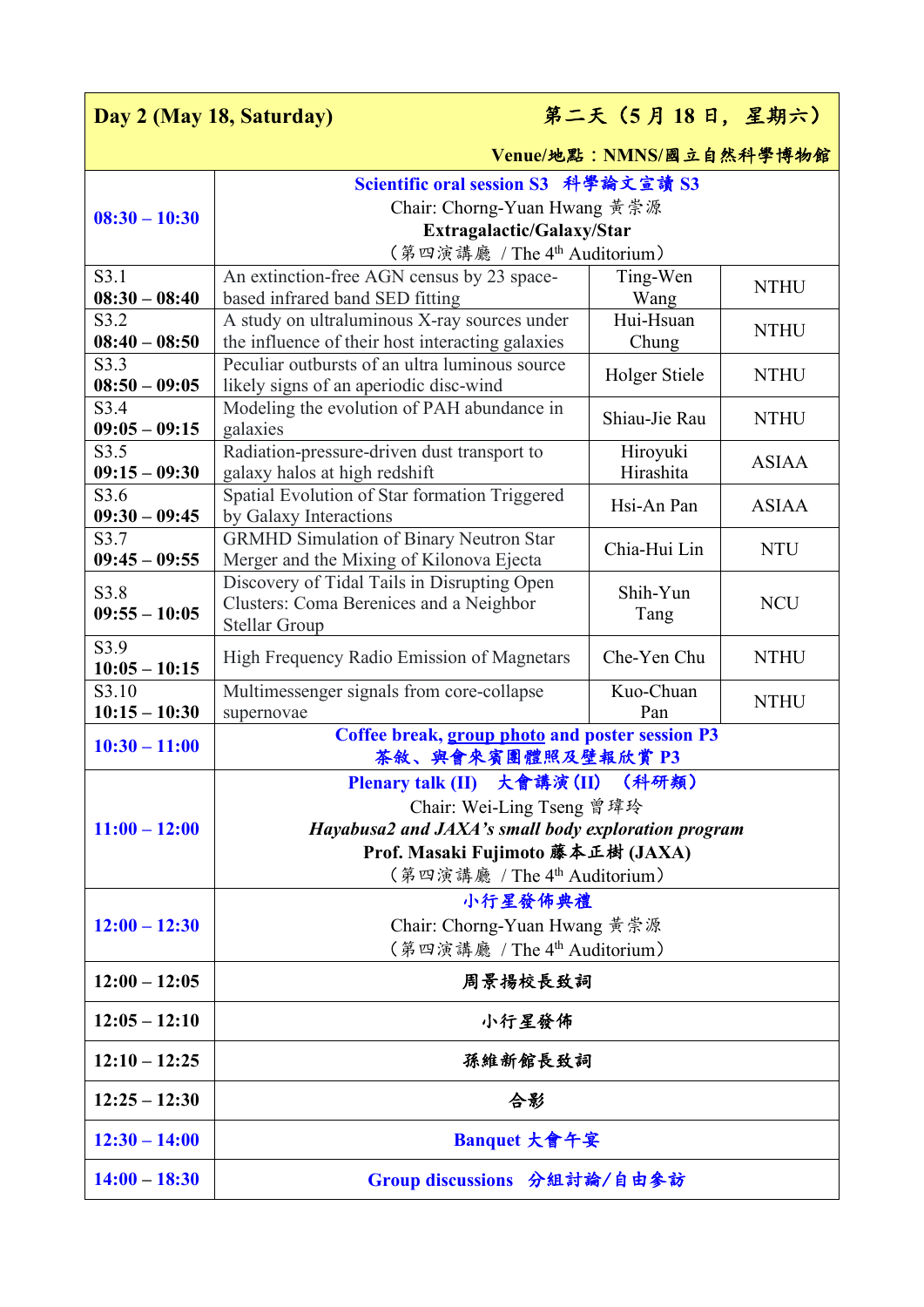| 第三天 (5月19日,星期日)<br>Day 3 (May 19, Sunday) |                                                                                                         |                                        |              |
|-------------------------------------------|---------------------------------------------------------------------------------------------------------|----------------------------------------|--------------|
| Venue/地點: NMNS/國立自然科學博物館                  |                                                                                                         |                                        |              |
|                                           | <b>Newsflash</b>                                                                                        |                                        |              |
|                                           | Chair: You-Hua Chu 朱有花                                                                                  |                                        |              |
| $08:30 - 09:00$                           | <b>Event Horizon Telescope Imaging of the Black Hole Shadow in M87</b>                                  |                                        |              |
|                                           | <b>Kevin Koay (ASIAA)</b><br>(第四演講廳 / The 4 <sup>th</sup> Auditorium)                                   |                                        |              |
|                                           |                                                                                                         |                                        |              |
|                                           | Plenary talk (III) 大會講演(III) (科普類)                                                                      |                                        |              |
|                                           | Chair: You-Hua Chu 朱有花                                                                                  |                                        |              |
| $09:00 - 09:30$                           | Creativity is Everywhere - Combining Research, Education,<br>and Promotion for Novel Styles of Learning |                                        |              |
|                                           | Director Wei-Hsin Sun 孫維新 (NMNS)                                                                        |                                        |              |
|                                           | (第四演講廳 / The 4th Auditorium)                                                                            |                                        |              |
|                                           | ASROC Awards Presentation Ceremony 頒獎典禮暨會員大會                                                            |                                        |              |
| $09:30 - 10:50$                           | Chair: You-Hua Chu 朱有花                                                                                  |                                        |              |
|                                           | (第四演講廳 / The 4 <sup>th</sup> Auditorium)                                                                |                                        |              |
| $09:30 - 09:35$                           | Presentation of the 6 <sup>th</sup> Heaven Quest Award and Heaven Talk Award                            |                                        |              |
|                                           | 頒發天文學會第六屆「譚天獎」                                                                                          |                                        |              |
|                                           | Heaven Talk Award acceptance speech 「譚天獎」得獎致辭                                                           |                                        |              |
| $09:35 - 09:45$                           | Director Wei-Hsin Sun (NMNS)                                                                            |                                        |              |
| 孫維新館長 (國立自然科學博物館)                         |                                                                                                         |                                        |              |
| $09:45 - 10:50$                           | General Assembly, best poster awards & presentations,<br>會員大會、頒發最佳壁報論文獎及得獎論文口頭報告                        |                                        |              |
| $10:50 - 11:20$                           | Coffee break and poster session P4 茶敘及壁報欣賞 P4                                                           |                                        |              |
|                                           | <b>Scientific oral session S4</b>                                                                       | <b>Education &amp; Public Outreach</b> |              |
| $11:20 - 13:20$                           |                                                                                                         |                                        |              |
|                                           | 科學論文宣讀 S4                                                                                               | session E1                             |              |
|                                           |                                                                                                         | 天文教育及業餘天文活動報告 E1                       |              |
|                                           | Scientific oral session S4 科學論文宣讀 S4                                                                    |                                        |              |
| $11:20 - 13:20$                           | Chair: Sheng-Yuan Liu 呂聖元                                                                               |                                        |              |
|                                           | <b>Star/Star Formation</b>                                                                              |                                        |              |
|                                           | (第四演講廳 / The 4th Auditorium)<br>On the Connection between Spin Period                                   |                                        |              |
| S4.1                                      | Evolution and Superorbital Period Excursion of                                                          | Chin-Ping Hu                           | Kyoto        |
| $11:20 - 11:35$                           | SMC <sub>X</sub> -1                                                                                     |                                        | University   |
| S4.2                                      | Searching for Young Stellar Objects through                                                             | Yi-Lung Chiu                           | <b>NTHU</b>  |
| $11:35 - 11:45$                           | SEDs by Convolutional Neural Networks                                                                   |                                        |              |
| S4.3                                      | ALMA Observations toward the S-shaped                                                                   | Chen-Yu                                | <b>ASIAA</b> |
| $11:45 - 11:55$                           | Outflow and the Envelope around NGC1333<br>IRAS4A2                                                      | Chuang                                 |              |
| S4.4                                      | Resolving linear polarization due to emission                                                           |                                        |              |
| $11:55 - 12:05$                           | and extinction of aligned dust grains on                                                                | Chia-Lin Ko                            | <b>NTHU</b>  |
|                                           | NGC1333 IRAS4A with JVLA and ALMA                                                                       |                                        |              |
| S4.5<br>$12:05 - 12:15$                   | Discovery of a Compact Jet in NGC 2023<br>MM1                                                           | Li-Wen Liao                            | <b>NTHU</b>  |
| S4.6                                      |                                                                                                         |                                        |              |
| $12:15 - 12:25$<br>S4.7                   | Chemical modeling of a starless core: L1512<br>Is There a Critical Metallicity of Mass Loss in          | Cheng-Jun Lin                          | <b>NTHU</b>  |